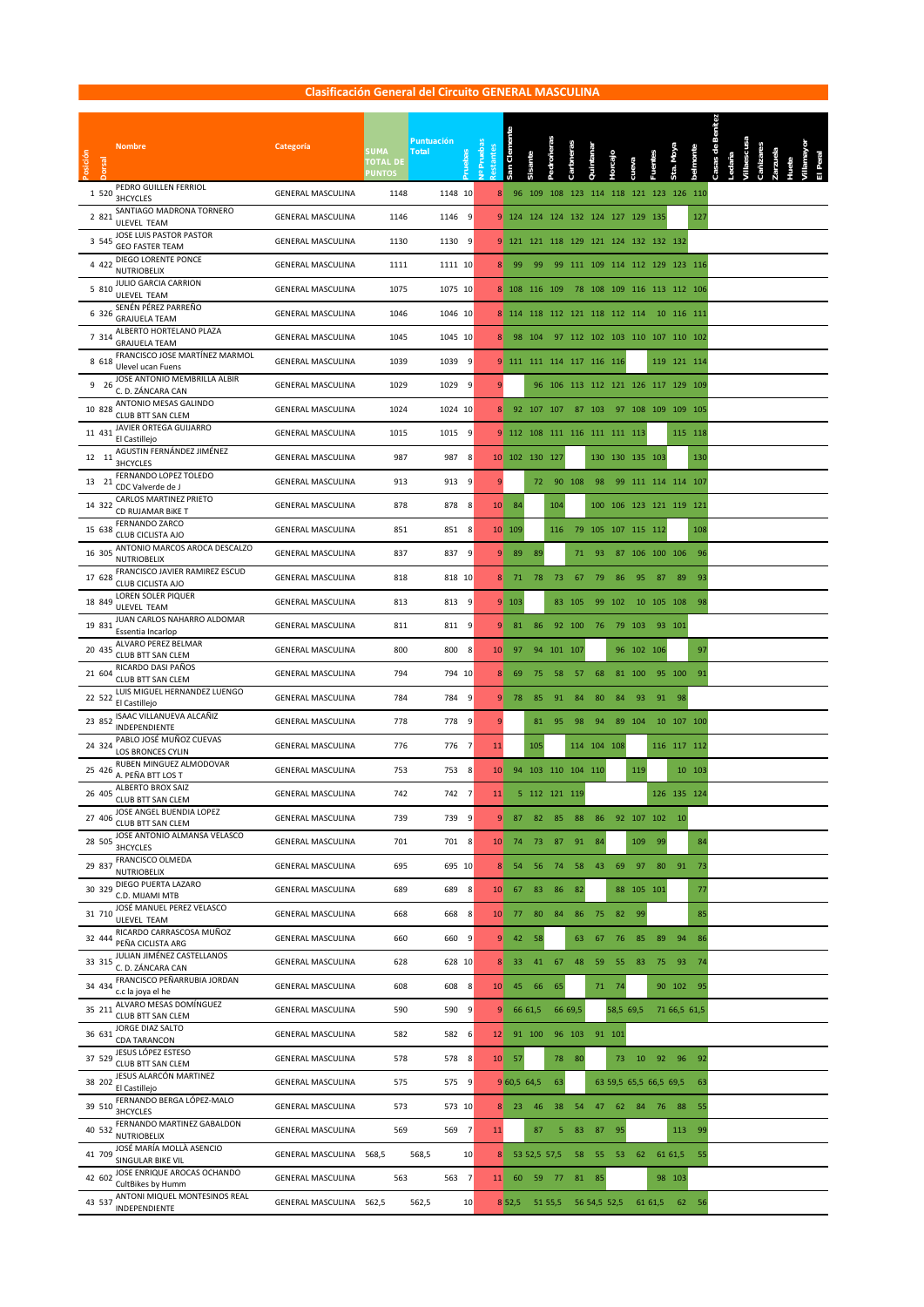| ERNESTO CORONADO HERRAIZ<br>44 310<br><b>GRAJUELA TEAM</b>                        | <b>GENERAL MASCULINA</b>          | 556<br>556<br>6                   | 12              | 79                         |               | 90        | 92             | 91      |                     | 110                    | 94        |  |
|-----------------------------------------------------------------------------------|-----------------------------------|-----------------------------------|-----------------|----------------------------|---------------|-----------|----------------|---------|---------------------|------------------------|-----------|--|
| BENITO FERNANDO GARCIA CANTERO<br>45 703<br>3HCYCLES                              | <b>GENERAL MASCULINA</b>          | 553<br>553<br>9                   | 9               | 55<br>67                   | 72            | 65        | 44             |         | 88                  | 10                     | 86<br>66  |  |
| SERGIO CASTILLO MAS<br>46 205<br><b>EKUON BRD RACING</b>                          | GENERAL MASCULINA 550,5           | 550,5<br>8                        |                 | 10 67,5 67,5               |               |           | 64,5           |         |                     | 66 72,5 72,5 72,5 67,5 |           |  |
| ROBERTO GARCIA ATIENZA<br>47 517<br>El Castilleio                                 | <b>GENERAL MASCULINA</b>          | 541<br>541 9                      | 9               | 49<br>48                   | 55            | 53        | 50             | 61      | 86                  | 79                     | 60        |  |
| JOSE JUAN VALDES GONZALEZ<br>48 637<br>El Castillejo                              | <b>GENERAL MASCULINA</b>          | 527<br>527<br>-5                  |                 | 13 105 102                 |               | 109       |                | 100     |                     | 111                    |           |  |
| ADOLFO ALARCÓN MARTINEZ<br>49 201<br>El Castillejo                                | <b>GENERAL MASCULINA</b>          | 520<br>520 9                      | 9               | 5                          | 63 64,5       |           |                |         | 61,5 61,5 66,5 65,5 |                        | 68 64,5   |  |
| ENRIQUE FERNÁNDEZ CANO-TRIGUER<br>9<br>50<br>El Castillejo                        | <b>GENERAL MASCULINA</b>          | 513<br>513<br>6                   |                 | 12 104                     | 5 103 110 101 |           |                | 90      |                     |                        |           |  |
| <b>CÉSAR MOLINA</b><br>51 427<br>ROMERA BISTRO BIK                                | <b>GENERAL MASCULINA</b>          | 499<br>499<br>5                   | 13              | 85                         | 100           | 95        |                |         |                     | 108 111                |           |  |
| KIKO RUIZ HONRADO<br>52 331<br>CLUB BTT SAN CLEM                                  | <b>GENERAL MASCULINA</b>          | 498<br>498<br>5                   |                 | 13 100                     | 98 102        | 94        |                |         |                     |                        | 104       |  |
| MIGUEL ROS MARTÍNEZ<br>53 548<br><b>GRAJUELA TEAM</b>                             | <b>GENERAL MASCULINA</b>          | 498<br>498 5                      |                 | 13 107<br>90               |               | 96        |                | 104     |                     |                        | 101       |  |
| CESAR MORAL OCAÑA<br>54 539<br>LOS BRONCES CYLIN                                  | <b>GENERAL MASCULINA</b>          | 491<br>491 7                      | 11              | 50<br>52                   | 76            | 72        | 74             | - 78    |                     |                        | 89        |  |
| DAVID DEL SAZ ISIDRO<br>55 312<br><b>QUESOS LA ERMITA</b>                         | <b>GENERAL MASCULINA</b>          | 489<br>489<br>5                   | 13              | 90 101 105 106             |               |           |                |         |                     |                        | 87        |  |
| LUIS FERNANDO SORIANO ALGARRA<br>56 635<br>SENDAS DE CUENCA                       | <b>GENERAL MASCULINA</b>          | $\overline{7}$<br>484<br>484      | 11              | 52<br>53                   |               | 68        | 62             | 75      |                     | 86                     | 88        |  |
| EDUAR MEJIA QUINTERO<br>57 826<br>CLUB BTT SAN CLEM                               | <b>GENERAL MASCULINA</b>          | 484<br>484 10                     | 8               | 9<br>54                    | 19            | 60        | 30             | 45      | 75                  | 63<br>81               | 48        |  |
| JOSÉ DOMINGO MEMBRILLA GUIJARR<br>58 425<br>CLUB CICLISTA AJO                     | <b>GENERAL MASCULINA</b>          | 482<br>482 6                      | 12 <sup>2</sup> | 73<br>74                   | 94            | 77        | 82             |         |                     |                        | 82        |  |
| NACHO OLMEDA CORDOBA<br>59 213<br><b>NUTRIOBELIX</b>                              | <b>GENERAL MASCULINA</b>          | 476<br>476 8                      | 10              | 63<br>66                   |               |           |                | 66 64,5 | 10 69,5             |                        | 71 66     |  |
| ANTONIO MORAL ZAPATA<br>60 212<br>INDEPENDIENTE                                   | <b>GENERAL MASCULINA</b>          | 474<br>474 8                      |                 | 10 57,5 59,5               | 58            | 62        |                | 57 57   |                     | 63,5                   | 59,5      |  |
| ANGEL ALMANSILLA DEL SOL<br>61 401<br>Club ciclista Mar                           | <b>GENERAL MASCULINA</b><br>468,5 | 9<br>468,5                        | 9               | 28<br>33                   |               | 52 66,5   | 61             | 68      | 10                  | - 78                   | 72        |  |
| FRANCISCO JOSÉ VERDU SORIA<br>62 332<br>SENDAS DE CUENCA                          | <b>GENERAL MASCULINA</b>          | 456<br>456 7                      | 11              | 35<br>48                   |               | 52        | 60             |         | 87                  | 77 97                  |           |  |
| ANTONIO TRIGUERO PALOMARES<br>63 713<br><b>QUESOS LA ERMITA</b>                   | <b>GENERAL MASCULINA</b>          | 456<br>8<br>456                   | 10              |                            | 35            | 44        | 35             | 53      | 81                  | 68<br>84               | 56        |  |
| JESUS ALARCÓN HERREROS<br>64 801<br>El Castillejo                                 | <b>GENERAL MASCULINA</b>          | 448<br>448<br>9                   | 9               | 12 58,5                    | 36            |           | 31             | 41      | 78                  | 69 65,5                | 57        |  |
| DIEGO CALONGE CRUZ<br>65<br>5<br>El Castillejo                                    | <b>GENERAL MASCULINA</b>          | 442<br>442 6                      | 12              | 58<br>45                   | 81            |           |                | 80      |                     | 88                     | 90        |  |
| MARIO SANCHEZ-BEATO HIDALGO<br>66 632<br><b>BTT RULAMONTES CA</b>                 | <b>GENERAL MASCULINA</b>          | 441<br>441 4                      | 14              | 110                        |               |           | 115 106 110    |         |                     |                        |           |  |
| MARCOS MONTEALEGRE MORATALLA<br>67 323<br><b>CULEBRAS BIKES</b>                   | <b>GENERAL MASCULINA</b>          | 440<br>440<br>-6                  | 12              | 68<br>65                   | 45            | 76        | 90             |         |                     | 96                     |           |  |
| ALBERTO RECUENCO GARCIA<br>68 547<br><b>3HCYCLES</b>                              | <b>GENERAL MASCULINA</b>          | 437<br>437 8                      | 10              | 58<br>56                   |               | 61        | 24             | 55 62,5 |                     | 63                     | 57,5      |  |
| SAMUEL ALMANSA CAÑADAS<br>3<br>69<br>SINGULAR BIKE VIL                            | <b>GENERAL MASCULINA</b>          | 433<br>433<br>-6                  | 12              | 82<br>63                   | 79            | 62        | 77             | 70      |                     |                        |           |  |
| <b>IGNACIO SALAZAR CALLE</b><br>70 549<br>CDE LRE NO MARCHI                       | <b>GENERAL MASCULINA</b>          | 430<br>430<br>$\overline{7}$      | 11              | 39<br>53                   | 54            |           | 55             | 72      | 89                  |                        | 68        |  |
| CHRISTIAN MENA DEL POZO<br>71 534<br><b>3HCYCLES</b>                              | <b>GENERAL MASCULINA</b>          | 427<br>427 9                      | 9               | 14<br>15                   | 42            |           | 23             | 51      | 82                  | 67<br>83               | 50        |  |
| JUAN RAMON MARTINEZ RUIPEREZ<br>72 619<br><b>BTT BICIQUINGOS</b>                  | <b>GENERAL MASCULINA</b>          | 422<br>422 5                      | 13 <sup>°</sup> | 70 77 93 101               |               |           | 81             |         |                     |                        |           |  |
| CRISPIN RODRIGO RIQUELME<br>73 629<br>El Castillejo                               | <b>GENERAL MASCULINA</b>          | 418<br>418 6                      | 12              | 49                         | 75            | 64        | 73             | - 77    |                     |                        | 80        |  |
| PEDRO JOSE MENA SAEZ<br>74 827<br>El Castillejo                                   | <b>GENERAL MASCULINA</b>          | 409<br>409 8                      | 10              | 38<br>18                   | 40            | 49        | 41             | 64      |                     | 74 85                  |           |  |
| JULIAN JIMENEZ MARTINEZ<br>75 705<br><b>NUTRIOBELIX</b>                           | <b>GENERAL MASCULINA</b>          | 406 8<br>406                      |                 | 10 54,5 54,5               | 11            | 59 55,5   |                | 54      |                     |                        | 63 54,5   |  |
| LUÍS MARTÍN CABAÑERO SERNA<br>76 513<br>PEÑA CICLISTA ARG                         | <b>GENERAL MASCULINA</b>          | 405<br>405 6                      | 12              | 43                         | 56            | 60        |                |         | 90                  |                        | 87 69     |  |
| JUAN FRANCISCO GARCÍA TORRIJOS<br>77 207<br>INDEPENDIENTE                         | GENERAL MASCULINA 401,5           | 401,5<br>$\overline{\phantom{a}}$ | 11 64,5         |                            | 5 67,5        |           | 67,5 67,5      |         | 71                  |                        | 58,5      |  |
| <b>IVAN RUIZ BLASCO</b><br>78 39<br>CLUB CICLISTA AJO                             | <b>GENERAL MASCULINA</b>          | 395<br>395 3                      |                 | 15 130                     |               | 130 135   |                |         |                     |                        |           |  |
| JAVIER NAVARRO NAVARRO<br>79 833<br>club ciclista mot                             | <b>GENERAL MASCULINA</b>          | 395 8<br>395                      | 10              | 16<br>31                   |               | 43        | 37             |         | 80                  | 64                     | 80 44     |  |
| JUAN ANTONIO GARCIA VARO<br>80 811<br>MTB TARANCON                                | <b>GENERAL MASCULINA</b>          | 377<br>377 6                      | 12              | 60<br>56                   | 57            | 74        | 64             | 66      |                     |                        |           |  |
| ÁNGEL GARCÍA ÁLVAREZ<br>81 416<br><b>MTB TARANCON</b>                             | <b>GENERAL MASCULINA</b>          | 376<br>376<br>$\overline{a}$      | 14              | 91                         | 98            | 93        |                | 94      |                     |                        |           |  |
| ANDRÉS ALMENDROS OLMEDILLA<br>82 506<br>LOS BRONCES CYLIN                         | <b>GENERAL MASCULINA</b>          | 376 4<br>376                      |                 | 14 118 127                 |               | 126       | 5              |         |                     |                        |           |  |
| JUAN MANUEL ALARCÓN DEL CASTIL<br>83<br>$\overline{\phantom{a}}$<br>El Castillejo | <b>GENERAL MASCULINA</b>          | 371<br>371 8                      | 10              | 5 57,5 59,5 62,5 57,5 56,5 |               |           |                |         | 10 62,5             |                        |           |  |
| <b>ISRAEL SAEZ RUANO</b><br>84 630<br>ALBACETE CYCLING                            | <b>GENERAL MASCULINA</b>          | 371<br>371 4                      | 14              | 93                         |               | 102       | 83             | 93      |                     |                        |           |  |
| JAVIER PONCE MONDEJAR<br>85 328<br><b>NUTRIOBELIX</b>                             | <b>GENERAL MASCULINA</b>          | 368 6<br>368                      | 12 <sup>2</sup> | 46<br>44                   | 60            | 69        | 66             |         |                     |                        | 83        |  |
| RAUL MELERO ROMERO<br>86 210<br><b>EKUON BRD RACING</b>                           | <b>GENERAL MASCULINA</b>          | 363<br>363 6                      |                 | 12 59,5 60,5               |               |           | 63,5 58,5 60,5 |         |                     |                        | 60,5      |  |
| JAVIER MONDEJAR GARCÍA<br>87 621<br><b>CDC HONRUBIA</b>                           | <b>GENERAL MASCULINA</b>          | 355<br>355 6                      | 12              | 37<br>54                   | 66            |           |                | 63 65   |                     |                        | 70        |  |
| DANIEL MORATALLA LERMA<br>88 540<br><b>BTT BICIQUINGOS</b>                        | <b>GENERAL MASCULINA</b>          | 350<br>350<br>4                   | 14              | 84<br>79                   |               | 92        | 95             |         |                     |                        |           |  |
| <b>JORDI PONS</b><br>89 627<br>PEÑA CICLISTA ARG                                  | GENERAL MASCULINA 348,5           | $\overline{7}$<br>348,5           |                 | 11 53,5<br>54              |               | 5 5 5 , 5 |                |         |                     | 60,5 63,5 56,5         |           |  |
| JOSE LUIS MONTEAGUDO BARRIOS<br>90 536<br><b>NUTRIOBELIX</b>                      | GENERAL MASCULINA 344,5           | 344,5<br>6                        | 12              | 52                         | 56 57         |           |                |         | 61,5                |                        | 62,5 55,5 |  |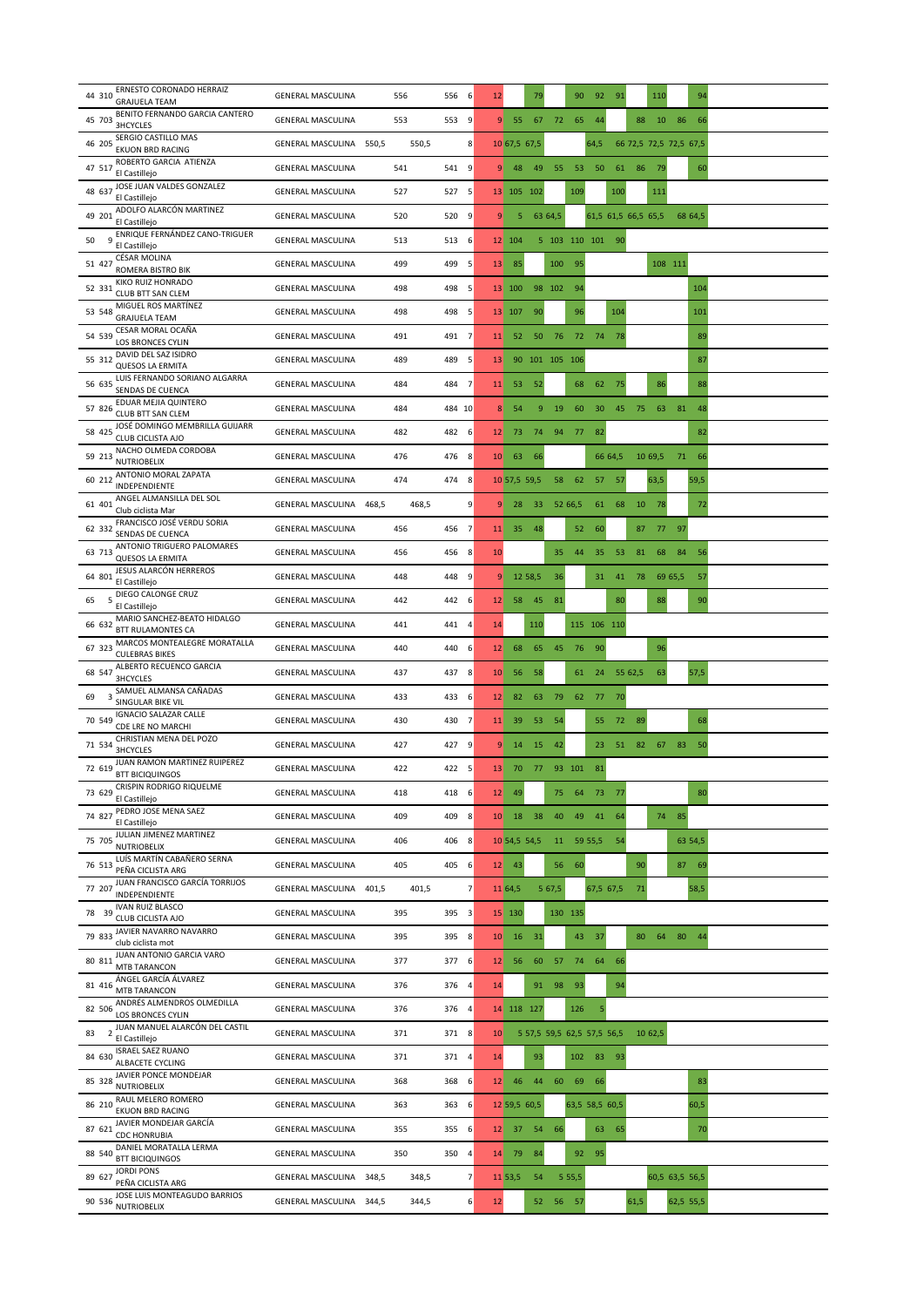| ALEXIX MARTINEZ ROBERTO<br>91 24<br><b>NUTRIOBELIX</b>                | 343<br><b>GENERAL MASCULINA</b><br>343   | 80<br>82 85<br>$\overline{4}$<br>14<br>96                                                 |
|-----------------------------------------------------------------------|------------------------------------------|-------------------------------------------------------------------------------------------|
| PEDRO COLLADO ALBIAR<br>92 413<br><b>NUTRIOBELIX</b>                  | <b>GENERAL MASCULINA</b><br>343<br>343   | 63<br>55<br>90<br>5<br>13<br>70<br>65                                                     |
| JULIAN PONCE MARTINEZ<br>93 626<br><b>NUTRIOBELIX</b>                 | <b>GENERAL MASCULINA</b><br>343<br>343   | $\overline{7}$<br>21<br>39<br>57 64,5 64,5<br>58<br>11<br>39                              |
| EMILIO JOSE SANTOS FERRER<br>94 550<br>ULEVEL TEAM                    | 339<br><b>GENERAL MASCULINA</b><br>339 3 | 107 105<br>15 127                                                                         |
| ALFREDO ABAN ALIQUE<br>95 501<br>CD RUJAMAR BIKE T                    | 338 3<br><b>GENERAL MASCULINA</b><br>338 | 15 106<br>117 115                                                                         |
| <b>GHEORGHE BADIU</b><br>96 556<br>Non stop team                      | <b>GENERAL MASCULINA</b><br>323<br>323 7 | 31<br>25<br>61<br>79<br>11<br>8<br>77<br>$-42$                                            |
| JORGE ZARCO MILLÁN<br>97 442<br>C. D. ZÁNCARA CAN                     | <b>GENERAL MASCULINA</b><br>321<br>321 7 | 30<br>27 48<br>76<br>11<br>5<br>82<br>53                                                  |
| ANTONIO MONTOYA CARDO<br>98 428<br>Inmorales                          | 317 4<br>317<br><b>GENERAL MASCULINA</b> | 68<br>14<br>75<br>92 82                                                                   |
| JOSÉ LUIS CAÑAS MARTINEZ<br>99 603<br>CD RUJAMAR BIKE T               | 316<br>316<br><b>GENERAL MASCULINA</b>   | 14 101<br>10<br>101 104<br>$\overline{a}$                                                 |
| JUAN CARLOS SAIZ MOYA<br>100 847<br><b>NUTRIOBELIX</b>                | <b>GENERAL MASCULINA</b><br>314<br>314 4 | 78<br>99<br>14<br>61<br>76                                                                |
| JOSE ANDRES LOPEZ MORENO<br>101 819<br><b>NUTRIOBELIX</b>             | GENERAL MASCULINA 310,5<br>310,5         | $\overline{\phantom{a}}$<br>$\boldsymbol{6}$<br>22<br>56,5<br>32 55,5<br>74<br>64,5<br>11 |
| MIGUEL ANGEL ESCUDERO MARTÍNEZ<br>102 607<br><b>CLUB CICLISTA AJO</b> | 297<br>297<br><b>GENERAL MASCULINA</b>   | 62<br>80<br>$\overline{a}$<br>72<br>83<br>14                                              |
| CRISTIAN REBENAQUE SAN JULIAN<br>103 330<br>3HCYCLES                  | 296 3<br><b>GENERAL MASCULINA</b><br>296 | 15<br>98 94 104                                                                           |
| JESUS RUIZ ARELLANO<br>104 844<br>CLUB CICLISTA AJO                   | 293<br>293<br><b>GENERAL MASCULINA</b>   | 10<br>42<br>62<br>$\overline{7}$<br>30<br>64<br>54<br>11<br>31                            |
| HECTOR NUÑEZ CASAS<br>105 325<br><b>BTT RULAMONTES CA</b>             | 290<br>290<br><b>GENERAL MASCULINA</b>   | $\overline{\mathbf{3}}$<br>15<br>95<br>97 98                                              |
| MIGUEL ANGEL RODRIGUEZ MUÑOZ<br>106 842<br>3HCYCLES                   | 282<br>282 4<br><b>GENERAL MASCULINA</b> | 59<br>14<br>69<br>73<br>81                                                                |
| DIEGO MARTINEZ SEQUI<br>107 424<br>INDEPENDIENTE                      | GENERAL MASCULINA 277,5<br>277,5         | $\overline{7}$<br>57<br>18 60,5<br>19<br>39<br>5<br>79<br>11                              |
| RAMÓN MARTÍNEZ MARHUENDA<br>108 321<br>SINGULAR BIKE VIL              | <b>GENERAL MASCULINA</b><br>274<br>274 4 | 14<br>64<br>69<br>70 71                                                                   |
| LUIS ANTONIO CANO GONZÁLEZ<br>8<br>109<br>C.D-AMIAB                   | <b>GENERAL MASCULINA</b><br>272<br>272 3 | 92<br>15<br>83<br>97                                                                      |
| CARLOS CAÑAS HIGUERAS<br>110 204<br>CD RUJAMAR BIKE T                 | 270<br>270 4<br><b>GENERAL MASCULINA</b> | 14 61,5<br>72,5<br>68<br>68                                                               |
| JOSE VICENTE LOPEZ<br>111 528<br><b>NUTRIOBELIX</b>                   | 270<br><b>GENERAL MASCULINA</b><br>270   | 15<br>95<br>3<br>91<br>84                                                                 |
| PABLO SORIA ALEGRE<br>112 445<br><b>NUTRIOBELIX</b>                   | 269 3<br><b>GENERAL MASCULINA</b><br>269 | 88<br>105<br>15<br>76                                                                     |
| CELES HUERTA HELLÍN<br>113 524<br>CLUB BTT SAN CLEM                   | 262 7<br><b>GENERAL MASCULINA</b><br>262 | 18<br>5<br>22 42<br>46<br>$71\,$<br>58<br>11                                              |
| JOSÉ ÁNGEL GONZÁLEZ MOYA<br>114 815<br>El Castillejo                  | 253<br>253 6<br><b>GENERAL MASCULINA</b> | 16<br>16 53,5<br>57<br>55 55,5<br>12                                                      |
| JUAN VICENTE SIMÓN RODRÍGUEZ<br>115 634<br>CD RUJAMAR BIKE T          | <b>GENERAL MASCULINA</b><br>251<br>251 3 | 93<br>95<br>15<br>63                                                                      |
| JOSE EDUARDO ESCRIBANO CHECA<br>116 807<br>CLUB BTT SAN CLEM          | <b>GENERAL MASCULINA</b><br>248<br>248   | 21<br>17<br>50<br>44<br>72<br>39<br>$\overline{7}$<br>11<br>5                             |
| <b>JUAN SAIZ</b><br>117 846<br><b>BTT BICIQUINGOS</b>                 | 244 5<br>244<br><b>GENERAL MASCULINA</b> | 51 14<br>44 57<br>13<br>78                                                                |
| JOSE ANGEL PERONA MARCHANTE<br>118 30<br>C. D. ZÁNCARA CAN            | <b>GENERAL MASCULINA</b><br>238<br>238   | 33<br>81<br>$\overline{4}$<br>14<br>57<br>$-67$                                           |
| ADOLFO DE LOS RIOS POZO<br>119 639<br><b>NUTRIOBELIX</b>              | <b>GENERAL MASCULINA</b><br>237<br>237 4 | 14 58,5<br>60,5<br>54,5 63,5                                                              |
| SERGIO GOMEZ DE MARCO<br>120 417<br>Club ciclista Mar                 | 236<br>236 6<br><b>GENERAL MASCULINA</b> | 32<br>32<br>63<br>59<br>9<br>12<br>41                                                     |
| ANGEL ARAQUE ESCRIBANO<br>121 304<br><b>BELMONTE NATURE</b>           | 232 4<br><b>GENERAL MASCULINA</b><br>232 | 47<br>50<br>79<br>14<br>56                                                                |
| MIGUEL ÁNGEL PÉREZ ORTEGA<br>122 436<br><b>Team Premier Hell</b>      | 230,5<br>GENERAL MASCULINA 230,5         | 6<br>37 10 65<br>12<br>56,5<br>26 36                                                      |
| ALBERTO RUBIO MAINEZ<br>123 438<br>PC CONTRAVIENTO -                  | <b>GENERAL MASCULINA</b><br>230<br>230   | $\overline{2}$<br>16 116 114                                                              |
| ANGEL HARO BONILLA<br>124 16<br>C. D. ZÁNCARA CAN                     | <b>GENERAL MASCULINA</b><br>229<br>229   | 42<br>47<br>70<br>5<br>13<br>24<br>46                                                     |
| JESUS ANGEL SEVILLA ARAGONES<br>125 633<br>CLUB BTT SAN CLEM          | 229<br>229 7<br><b>GENERAL MASCULINA</b> | 5<br>20<br>24<br>43<br>59<br>41<br>11<br>37                                               |
| JAVIER FERNÁNDEZ NÚÑEZ<br>126 313<br><b>BTT JARA BIKERS</b>           | 228 7<br><b>GENERAL MASCULINA</b><br>228 | 10 28<br>29<br>38<br>50<br>10 63<br>11                                                    |
| MANUEL VARA CANO<br>127 37<br>INDEPENDIENTE                           | <b>GENERAL MASCULINA</b><br>225<br>225 3 | 51<br>89<br>85<br>15                                                                      |
| PEDRO JOSE MONTERO ALCAÑIZ<br>128 829<br>TODOBICI CUENCA              | 225 5<br><b>GENERAL MASCULINA</b><br>225 | 29<br>39<br>41<br>53<br>13<br>63                                                          |
| BORJA MATEO LEÓN<br>129 25<br><b>CULEBRAS BIKES</b>                   | 221<br>221 3<br><b>GENERAL MASCULINA</b> | 15<br>71 61 89                                                                            |
| ALVARO HERRANZ FERREROS<br>130 17<br><b>NUTRIOBELIX</b>               | 216 2<br><b>GENERAL MASCULINA</b><br>216 | 16 110 106                                                                                |
| IVAN DOMINGUEZ MARTINEZ<br>131 415<br>El Castillejo                   | 215 3<br><b>GENERAL MASCULINA</b><br>215 | 15<br>63<br>58<br>94                                                                      |
| RICARDO NIELFA DIAZ<br>132 834<br><b>3HCYCLES</b>                     | 210<br>210 3<br><b>GENERAL MASCULINA</b> | 15<br>62<br>83<br>65                                                                      |
| DAVID GARCIA JARABO<br>133 518<br><b>QUESOS LA ERMITA</b>             | GENERAL MASCULINA<br>208,5<br>208,5      | 9<br>7<br>5 5 3, 5<br>62<br>11<br>33<br>10<br>36                                          |
| EMILIANO RAMIREZ MARTINEZ<br>134 841<br>CLUB CICLISTA AJO             | 208<br>208 4<br><b>GENERAL MASCULINA</b> | 14<br>37<br>62<br>48<br>61                                                                |
| <b>IVAN MOTA MONEDERO</b><br>135 28<br>CLUB CICLISTA AJO              | 201<br>201<br><b>GENERAL MASCULINA</b>   | 26<br>$5 - 44$<br>59<br>67<br>5<br>13                                                     |
| JESÚS RUIZ MAYORDOMO<br>136 33<br><b>3HCYCLES</b>                     | 195 3<br><b>GENERAL MASCULINA</b><br>195 | 15<br>27<br>71<br>97                                                                      |
| VICTOR GARCIA GARCIA<br>137 609<br><b>QUESOS LA ERMITA</b>            | 186,5<br>GENERAL MASCULINA 186,5         | $\overline{\phantom{a}}$<br>5<br>- 53<br>10 58,5<br>15<br>11<br>10<br>35                  |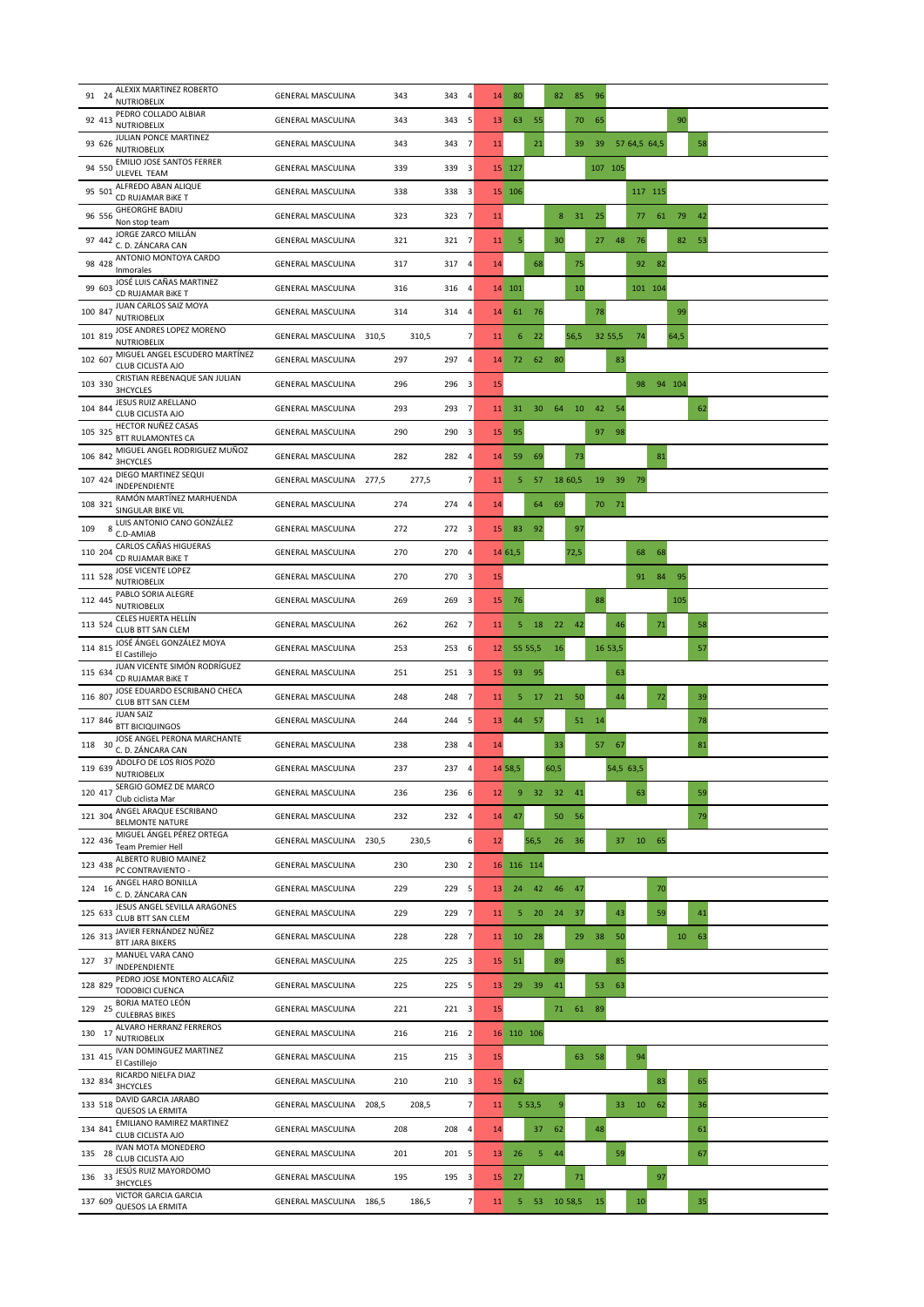| ANDRÉS HERREROS HORTELANO<br>138 614<br>CD RUJAMAR BIKE T             | <b>GENERAL MASCULINA</b> | 185<br>185<br>$\overline{\mathbf{3}}$ | 15              | 19            |                       | 70                      |           |       | 96 |    |    |  |
|-----------------------------------------------------------------------|--------------------------|---------------------------------------|-----------------|---------------|-----------------------|-------------------------|-----------|-------|----|----|----|--|
| ISRAEL CARRASCOSA CASTELLANOS<br>139 409<br><b>CLUB BTT SAN CLEM</b>  | <b>GENERAL MASCULINA</b> | 184<br>184<br>3                       | 15              | 38            |                       | 61                      |           |       |    | 85 |    |  |
| JOSÉ LUIS PICAZO MORALES<br>140 546<br>El Castillejo                  | <b>GENERAL MASCULINA</b> | 178 7<br>178                          | 11              | 5             | 11                    | 5                       | 18        | 38    |    | 58 | 43 |  |
| JULIO JOSE LOPEZ CARRILLO<br>141 555<br><b>NUTRIOBELIX</b>            | <b>GENERAL MASCULINA</b> | 176<br>176 2                          | 16              |               | 88<br>88              |                         |           |       |    |    |    |  |
| JAVIER ALONSO GARCIA<br>142 303<br><b>NUTRIOBELIX</b>                 | <b>GENERAL MASCULINA</b> | 175<br>6<br>175                       | 12              |               | 13                    | 15<br>34                |           | 35 73 |    |    | 5  |  |
| PACO HERRERA NAVARRO<br>143 613<br><b>NUTRIOBELIX</b>                 | <b>GENERAL MASCULINA</b> | 175 2<br>175                          | 16              | 86            |                       | 89                      |           |       |    |    |    |  |
| JONATHAN GARCIA MORENO<br>144 12<br><b>NUTRIOBELIX</b>                | <b>GENERAL MASCULINA</b> | 172<br>172<br>$\overline{4}$          | 14              |               | 47                    | 63<br>10                | $-52$     |       |    |    |    |  |
| JOSÉ DOMINGO GUIJARRO RUIZ<br>145 419<br>CLUB CICLISTA AJO            | <b>GENERAL MASCULINA</b> | $\overline{4}$<br>164<br>164          | 14              | 21            | 40<br>$-51$           |                         |           |       |    |    | 52 |  |
| ANTONIO DEL OLMO ARROYO<br>146 606<br>Club ciclista Mar               | GENERAL MASCULINA 163,5  | 3<br>163,5                            | 15              | 40            |                       | 65,5                    |           | 58    |    |    |    |  |
| JOSE LUIS CANO ESTESO<br>147 514<br>CLUB BTT SAN CLEM                 | <b>GENERAL MASCULINA</b> | 155 6<br>155                          | 12              | 5             | 24                    | 13 35                   |           |       |    | 73 | 5  |  |
| OSCAR OLIVAS MARTINEZ<br>148 430<br><b>BTT JARA BIKERS</b>            | <b>GENERAL MASCULINA</b> | 152<br>152 6                          | 12              | $\bf8$        | 12                    | 10                      | 28        | 49    |    |    | 45 |  |
| PABLO PEÑARANDA MONDEJAR<br>149 839<br><b>NUTRIOBELIX</b>             | <b>GENERAL MASCULINA</b> | 151<br>151 4                          | 14              | 5             | 56                    |                         | 56        | 34    |    |    |    |  |
| FRANCISCO JAVIER RUBIO TORRECI<br>150 843<br><b>CLUB BTT SAN CLEM</b> | <b>GENERAL MASCULINA</b> | 147 5<br>147                          | 13              |               | 23<br>$5 - 19$        |                         |           |       |    | 60 | 40 |  |
| IVAN PEÑARRUBIA GARCIA<br>151 29<br><b>NUTRIOBELIX</b>                | <b>GENERAL MASCULINA</b> | 142<br>142 3                          | 15              |               |                       |                         | 10 127    | 5     |    |    |    |  |
| PABLO CABAÑERO JAREÑO<br>152 307<br>PINO RINCON TEAM                  | <b>GENERAL MASCULINA</b> | 142 2<br>142                          | 16              |               | 70                    |                         | 72        |       |    |    |    |  |
| FERNANDO DOMINGO<br>153 804<br><b>NUTRIOBELIX</b>                     | <b>GENERAL MASCULINA</b> | 141 2<br>141                          | 16              |               |                       |                         | 49        |       |    | 92 |    |  |
| JUAN CARRASCO CARRIÓN<br>154 408<br>CLUB CICLISTA AJO                 | <b>GENERAL MASCULINA</b> | 137 2<br>137                          | 16              |               | 61                    |                         |           |       |    |    | 76 |  |
| JULIAN BRAZALEZ CASTELLANOS<br>155 803<br><b>ROBLE BIKE</b>           | <b>GENERAL MASCULINA</b> | 128 3<br>128                          | 15              | 25            |                       | 43                      |           | 60    |    |    |    |  |
| MARIO DE LA FUENTE PORTILLO<br>156 206<br>PC CONTRAVIENTO -           | <b>GENERAL MASCULINA</b> | 127 3<br>127                          | 15              | 5             | 61,5                  |                         | 60,5      |       |    |    |    |  |
| <b>IVAN GARCÍA SORIA</b><br>157 519<br>Club ciclista Mar              | GENERAL MASCULINA 120,5  | $\mathbf 2$<br>120,5                  | 16              |               |                       | 64,5                    | 56        |       |    |    |    |  |
| MIGUEL ÁNGEL RODRÍGUEZ<br>158 507<br>PEÑA LAS DOS RUED                | <b>GENERAL MASCULINA</b> | 119<br>119<br>$\overline{4}$          | 14              | 5             | 55<br>14              |                         | 45        |       |    |    |    |  |
| JUAN ANTONIO NUÑEZ SANCHEZ<br>159 622<br><b>NUTRIOBELIX</b>           | <b>GENERAL MASCULINA</b> | 119 3<br>119                          | 15              |               |                       | 56,5 57,5               | 5         |       |    |    |    |  |
| VICENTE CENAMOR ALCAZAR<br>160 309<br>3HCYCLES                        | <b>GENERAL MASCULINA</b> | 118<br>118 2                          | 16              |               |                       |                         |           | 47    |    |    | 71 |  |
| EMILIO CAMPOS CAÑADA<br>161<br><b>NUTRIOBELIX</b>                     | <b>GENERAL MASCULINA</b> | 117<br>117 2                          | 16              |               |                       |                         | 59,5 57,5 |       |    |    |    |  |
| IVAN LUJÁN MOSET<br>162 22<br>INDEPENDIENTE                           | <b>GENERAL MASCULINA</b> | 116 6<br>116                          | 12              | 5             | 23                    |                         | 10 26     | $-42$ | 10 |    |    |  |
| DIEGO BENITO MARTÍNEZ<br>163 203<br><b>ROBLE BIKE</b>                 | GENERAL MASCULINA 114,5  | $\mathbf 2$<br>114,5                  |                 | 16 56,5       |                       |                         |           | 58    |    |    |    |  |
| DAVID GONZÁLEZ GOMEZ<br>164 208<br>El Castillejo                      | GENERAL MASCULINA 114,5  | $\overline{2}$<br>114,5               | 16              |               | 58,5                  |                         |           | 56    |    |    |    |  |
| ALBERTO CORONA CONDE<br>165 414<br><b>3HCYCLES</b>                    | <b>GENERAL MASCULINA</b> | 114<br>114<br>$\overline{\mathbf{3}}$ | 15              |               | 5                     | 99                      |           |       | 10 |    |    |  |
| ENRIQUE SOLERA GARCÍA<br>166 551<br><b>QUESOS LA ERMITA</b>           | <b>GENERAL MASCULINA</b> | 113 5<br>113                          | 13              | 5             | $5 -$<br>53           |                         |           | 40    |    | 10 |    |  |
| FRANCISCO ANDRES MARTINEZ MART<br>167 824<br>PEÑA LAS DOS RUED        | <b>GENERAL MASCULINA</b> | 112<br>112 4                          | 14              | 15            | 29<br>34              |                         | 34        |       |    |    |    |  |
| ALFONSO MASSO COBO<br>168 620<br>El Castillejo                        | <b>GENERAL MASCULINA</b> | 108 2<br>108                          | 16              |               |                       |                         |           |       |    | 62 | 46 |  |
| SANTIAGO PINTADO LOPEZ<br>169 711<br><b>BELMONTE NATURE</b>           | <b>GENERAL MASCULINA</b> | 108 2<br>108                          | 16              | 57            |                       |                         |           |       |    |    | 51 |  |
| ANGEL GODOY MEDINA<br>170 813<br><b>BELMONTE NATURE</b>               | <b>GENERAL MASCULINA</b> | 107<br>107 2                          | 16              | 32            |                       |                         |           |       |    |    | 75 |  |
| MAGÍN SERRANO GÓMEZ<br>171 36<br>PC CONTRAVIENTO -                    | <b>GENERAL MASCULINA</b> | 104 2<br>104                          | 16              | 50            |                       |                         | 54        |       |    |    |    |  |
| ALFONSO PICAZO MORALES<br>172 327<br>El Castillejo                    | <b>GENERAL MASCULINA</b> | 104 3<br>104                          | 15              | <sup>13</sup> |                       | 39                      |           | 52    |    |    |    |  |
| JAVIER CULEBRAS PAÑOS<br>173 311<br><b>CULEBRAS BIKES</b>             | <b>GENERAL MASCULINA</b> | 104 2<br>104                          | 16              |               | 36 <sup>2</sup><br>68 |                         |           |       |    |    |    |  |
| JULIAN ALARCON SANTOS<br>174 503<br>C. D. ZÁNCARA CAN                 | <b>GENERAL MASCULINA</b> | 99 3<br>99                            |                 | $15$ 22       |                       | 37                      | 40        |       |    |    |    |  |
| MIGUEL ÁNGEL LEAL VILLENA<br>175 316<br>COINBROKER España             | <b>GENERAL MASCULINA</b> | 97 1<br>97                            | 17              |               | 97                    |                         |           |       |    |    |    |  |
| TOMAS GODINO ALVAREZ<br>176 812<br>C.D. MTB VILLABIK                  | <b>GENERAL MASCULINA</b> | 95 4<br>95                            | 14              | 5             |                       | 17                      |           | 36    |    |    | 37 |  |
| ENRIQUE MOYA BUENO<br>177 429<br>INDEPENDIENTE                        | <b>GENERAL MASCULINA</b> | 94<br>94 3                            | 15              | 30            | $\overline{5}$<br>59  |                         |           |       |    |    |    |  |
| ANTONIO LOPEZ JIMENEZ<br>178 530<br>NUTRIOBELIX                       | <b>GENERAL MASCULINA</b> | 94 2<br>94                            | 16              |               |                       | 48 46                   |           |       |    |    |    |  |
| PABLO ATIENZA LUJAN<br>179<br>PEÑA CICLISTA ARG                       | <b>GENERAL MASCULINA</b> | 88 1<br>88                            | 17 <sup>2</sup> | 88            |                       |                         |           |       |    |    |    |  |
| ALEJANDRO SANCHEZ CERRILLO<br>180 34<br><b>GRAJUELA TEAM</b>          | <b>GENERAL MASCULINA</b> | 87 2<br>87                            | 16              | 36            | 51                    |                         |           |       |    |    |    |  |
| JAIME ALMODÓVAR MONTELLANO<br>181 402<br>SOMARUNNING BELMO            | <b>GENERAL MASCULINA</b> | 87 3<br>87                            | 15              |               | 726                   |                         |           |       |    |    | 54 |  |
| MIGUEL ORTEGA CONTRERAS<br>182 624<br>El Castillejo                   | <b>GENERAL MASCULINA</b> | 81 2<br>81                            | 16              | 34            |                       | 47                      |           |       |    |    |    |  |
| FELIPE MADRID CAÑADAS<br>183 423<br>CLUB BTT SAN CLEM                 | <b>GENERAL MASCULINA</b> | 78<br>78 4                            | 14              | 5             |                       | 25 <sub>1</sub><br>38   |           |       |    | 10 |    |  |
| MARCOS LORENTE HERRAIZ<br>184 318<br>PEÑA CICLISTA ARG                | <b>GENERAL MASCULINA</b> | 77<br>77 5                            | 13              |               |                       | $7 \qquad 12 \qquad 10$ |           |       |    | 10 | 38 |  |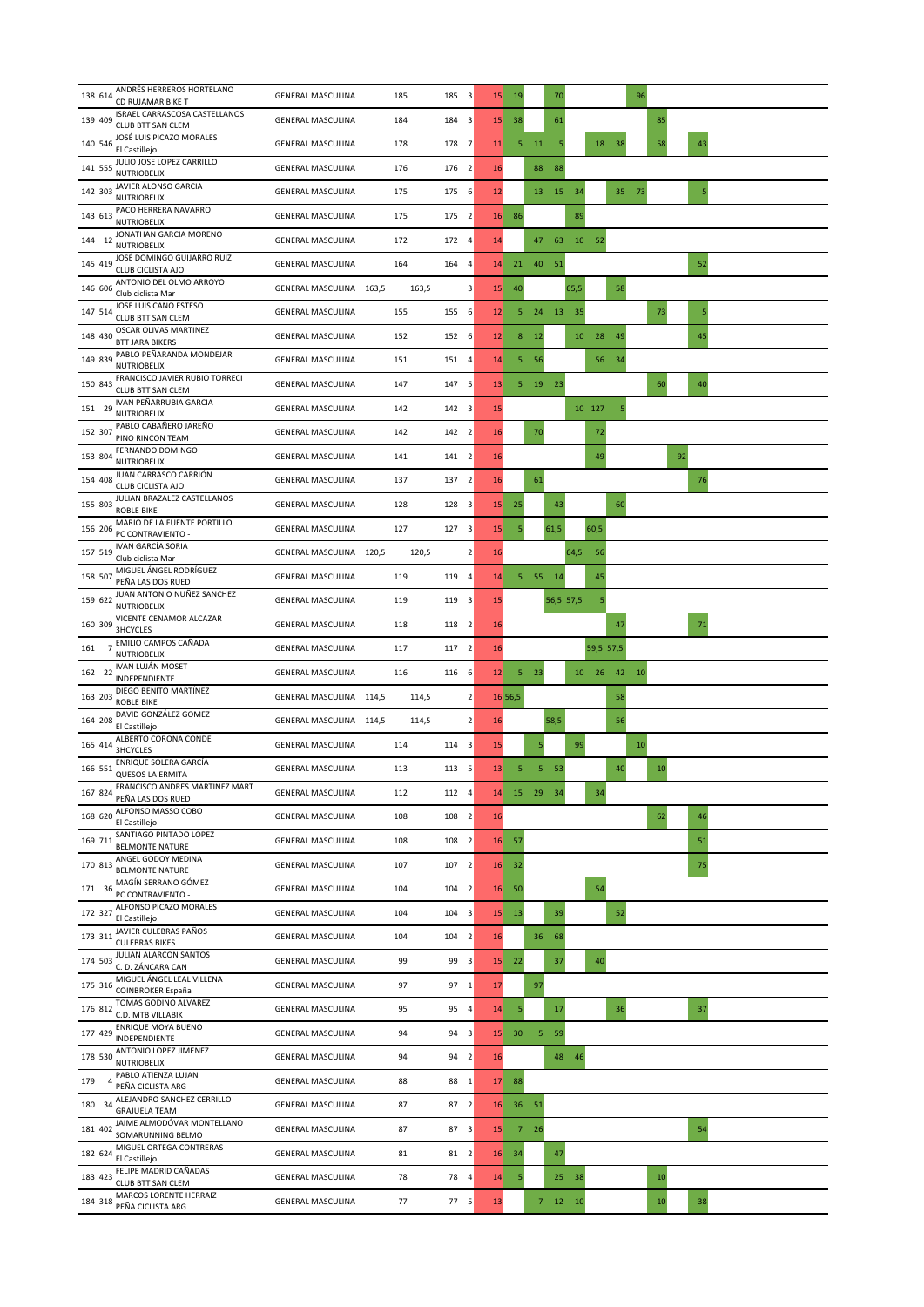| 185 441 | PEDRO SOTO LLORENS<br>Club ciclista Mar                      | GENERAL MASCULINA 75,5    | 75,5   | $\overline{\mathbf{2}}$ | 16              | 14        | 61,5      |       |
|---------|--------------------------------------------------------------|---------------------------|--------|-------------------------|-----------------|-----------|-----------|-------|
| 186 515 | <b>ERN ERN</b><br><b>BIKERS DEL VILLAR</b>                   | <b>GENERAL MASCULINA</b>  | 75     | 75 1                    | 17              | 75        |           |       |
| 187 504 | EMILIO JOSÉ ALFARO SÁNCHEZ<br>Mochileros Bike                | <b>GENERAL MASCULINA</b>  | $71\,$ | $71 \quad 1$            | 17              | $71\,$    |           |       |
| 188 712 | MARCOS TARAZONA RIBES<br>AFANION SOBRE RUE                   | 69,5<br>GENERAL MASCULINA | 69,5   | 3                       | 15              | 11 51,5   |           |       |
|         | 189 502 JUAN ALONSO ALARCÓN OVIEDO<br><b>BTT BICIQUINGOS</b> | <b>GENERAL MASCULINA</b>  | 69     | 69 1                    | 17              |           |           | 69    |
| 190 38  | LUIS VILAR ESCRIBANO<br>PEÑA CICLISTA ARG                    | <b>GENERAL MASCULINA</b>  | 68     | 68 1                    | 17              |           | 68        |       |
| 191 20  | <b>IGNACIO LÓPEZ POVES</b><br>CLUB BTT SAN CLEM              | <b>GENERAL MASCULINA</b>  | 66     | 66 1                    | 17              | 66        |           |       |
| 192 823 | ROGELIO MARTINEZ GARCIA<br><b>3HCYCLES</b>                   | <b>GENERAL MASCULINA</b>  | 66     | 66 1                    | 17              |           |           | 66    |
| 193 805 | ALBERTO ESCRIBANO<br>El Castillejo                           | <b>GENERAL MASCULINA</b>  | 66     | 66 1                    | 17              |           | 66        |       |
| 194 802 | PEDRO BAIDES ABELLAN<br><b>BTT LA RODA</b>                   | <b>GENERAL MASCULINA</b>  | 65     | 65 1                    | 17              | 65        |           |       |
| 195 302 | ALEJANDRO ALEJANDRO<br><b>CLUB BTT SAN CLEM</b>              | <b>GENERAL MASCULINA</b>  | 64     | 64<br>$\overline{1}$    | 17              | 64        |           |       |
| 196 611 | MIGUEL ANGEL GONZALEZ RUIZ-TAR<br>El Castillejo              | <b>GENERAL MASCULINA</b>  | 64     | 64 1                    | 17              |           |           | 64    |
| 197 13  | PABLO GARCIA SAIZ<br>SINGULAR BIKE VIL                       | <b>GENERAL MASCULINA</b>  | 63     | 63 2                    | 16              | 34        | 29        |       |
| 198 15  | MATEO GONZÁLEZ FERNÁNDEZ<br>CLUB DE PIRAGÜISM                | <b>GENERAL MASCULINA</b>  | 62     | 62 2                    | 16              |           | 30        | 32    |
| 199 544 | JUAN RAÚL ORTEGA MUNERA<br>Cabritas                          | <b>GENERAL MASCULINA</b>  | 62     | 62 2                    | 16              | 5         | 57        |       |
| 200 412 | GABRIEL CASTELLANOS GARCIA<br><b>BELMONTE NATURE</b>         | GENERAL MASCULINA<br>59,5 | 59,5   | $\mathbf 1$             | 17              |           | 59,5      |       |
| 201 521 | ANGEL HERNAIZ SAEZ<br>El Castillejo                          | <b>GENERAL MASCULINA</b>  | 60     | 60 2                    | 16              |           | $28 - 32$ |       |
| 202 845 | ANTONIO RUIZ JAREÑO<br>Universidad polit                     | <b>GENERAL MASCULINA</b>  | 59     | 59 1                    | 17              |           | 59        |       |
| 203 702 | CARLOS FERNÁNDEZ JIMÉNEZ<br>El Castillejo                    | <b>GENERAL MASCULINA</b>  | 59     | 59 2                    | 16              |           |           | 10 49 |
| 204 214 | NACHO PALACIOS DIAZ<br><b>NUTRIOBELIX</b>                    | <b>GENERAL MASCULINA</b>  | 58     | 58 1                    | 17 <sup>2</sup> | 58        |           |       |
| 205 840 | RAUL PLAZA<br><b>3HCYCLES</b>                                | <b>GENERAL MASCULINA</b>  | 58     | 58 1                    | 17              |           |           | 58    |
| 206 19  | RODRIGO LOPEZ MARTINEZ<br><b>NUTRIOBELIX</b>                 | GENERAL MASCULINA 56,5    | 56,5   | $\mathbf 1$             | 17              |           |           | 56,5  |
| 207 411 | LUIS CARLOS CARRETERO CAMBRONE<br>PINO RINCON                | <b>GENERAL MASCULINA</b>  | 56     | 56 2                    | 16              | 27        |           | 29    |
| 208 601 | JUAN DAVID ALCAHUZ LÓPEZ<br><b>NUTRIOBELIX</b>               | GENERAL MASCULINA 55,5    | 55,5   | $\mathbf 1$             |                 | 17 55,5   |           |       |
| 209 822 | JOSE LUIS MARTÍNEZ CAÑAVERAS<br>club ciclista mot            | <b>GENERAL MASCULINA</b>  | 56     | 56 2                    | 16              | 20        |           | 36    |
| 210 820 | JOSE MANUEL LÓPEZ ROBISCO<br>El Castillejo                   | <b>GENERAL MASCULINA</b>  | 56     | 56 1                    | 17              |           |           | 56    |
| 211 512 | MIGUEL ANGEL BUENDIA RAMIREZ<br>El Castillejo                | <b>GENERAL MASCULINA</b>  | 55     | 55 1                    | 17              |           | 55        |       |
| 212 708 | JAVIER MARTINEZ LLEDO<br>INDEPENDIENTE                       | <b>GENERAL MASCULINA</b>  | 52     | 52<br>$\mathbf{1}$      | 17              | 52        |           |       |
| 213 554 | ANTONIO MARCILLA DESCALZO<br><b>NUTRIOBELIX</b>              | <b>GENERAL MASCULINA</b>  | 51     | 51 1                    | 17              |           |           | 51    |
| 214 838 | PABLO JAVIER OLMO DIAZ<br>El Castillejo                      | <b>GENERAL MASCULINA</b>  | 50     | 50 2                    | 16              |           | 33        | 17    |
| 215 525 | LUIS IGLESIAS MORAL<br><b>BELMONTE NATURE</b>                | <b>GENERAL MASCULINA</b>  | 49     | 49 1                    | 17              |           | 49        |       |
| 216 851 | JUAN CARLOS VICENT RODRIGUEZ<br>El Castillejo                | <b>GENERAL MASCULINA</b>  | 47     | 47 1                    | 17              |           |           | 47    |
| 217 538 | OSCAR DAVID MORA SIERRA<br>EKUON EL CONCHEL                  | <b>GENERAL MASCULINA</b>  | 46     | 46 1                    | 17              |           |           | 46    |
| 218 809 | FRANCISCO JOSE GARCIA BLANCO<br><b>3HCYCLES</b>              | <b>GENERAL MASCULINA</b>  | 45     | 45 1                    | 17              |           | 45        |       |
| 219 509 | ADOLFO BALLESTEROS ALCOCER<br>Mochileros Bike                | <b>GENERAL MASCULINA</b>  | 43     | 43 1                    | 17              | 43        |           |       |
| 220 418 | JOSE MIGUEL GONZALEZ MASIP<br>NUTRIOBELIX                    | <b>GENERAL MASCULINA</b>  | 41     | 41 1                    | 17 <sup>2</sup> | 41        |           |       |
| 221 433 | SAMUEL PASTOR TRIGUERO<br><b>QUESOS LA ERMITA</b>            | <b>GENERAL MASCULINA</b>  | 40     | 40 1                    | 17              |           | 40        |       |
| 222 421 | JULIAN ABEL HONRADO<br>CLUB BTT SAN CLEM                     | <b>GENERAL MASCULINA</b>  | 36     | 36 2                    | 16              | 5         | 31        |       |
| 223 308 | JESUS CEBRIAN MOLINA<br>Mochileros Bike                      | <b>GENERAL MASCULINA</b>  | 35     | 35 1                    | 17              | 35        |           |       |
| 224 832 | MARCELINO NAVARRO NAVARRO<br><b>BTT BICIQUINGOS</b>          | <b>GENERAL MASCULINA</b>  | 33     | 33<br>$\mathbf{1}$      | 17              |           |           | 33    |
| 225 701 | PASCUAL CARRETERO LEÓN<br>PINO RINCON                        | <b>GENERAL MASCULINA</b>  | 33     | 33 3                    | 15              | 8         | 20        |       |
| 226 818 | GONZALO LOPEZ JIMENEZ<br><b>NUTRIOBELIX</b>                  | <b>GENERAL MASCULINA</b>  | 27     | $27 - 1$                | 17              |           | 27        |       |
| 227 541 | JOSE ANTONIO MORATALLA RUIZ<br><b>BTT RULAMONTES CA</b>      | <b>GENERAL MASCULINA</b>  | 25     | $25 \t1$                | 17              | 25        |           |       |
| 228 636 | ANDREI TONI<br>C. D. ZÁNCARA CAN                             | <b>GENERAL MASCULINA</b>  | 25     | 25 <sub>2</sub>         | 16              | 5         |           | 20    |
| 229 706 | JULIO LOPEZ APARICIO<br><b>NUTRIOBELIX</b>                   | <b>GENERAL MASCULINA</b>  | 22     | $22 \quad 1$            | $17\,$          |           |           | 22    |
| 230 853 | ANTONIO ZAMORA GOMEZ<br><b>NUTRIOBELIX</b>                   | <b>GENERAL MASCULINA</b>  | 21     | $21 \quad 1$            | 17              |           |           | 21    |
| 231 407 | RAFA CANTARERO<br>El Castillejo                              | <b>GENERAL MASCULINA</b>  | 17     | $17\quad1$              |                 | $17 - 17$ |           |       |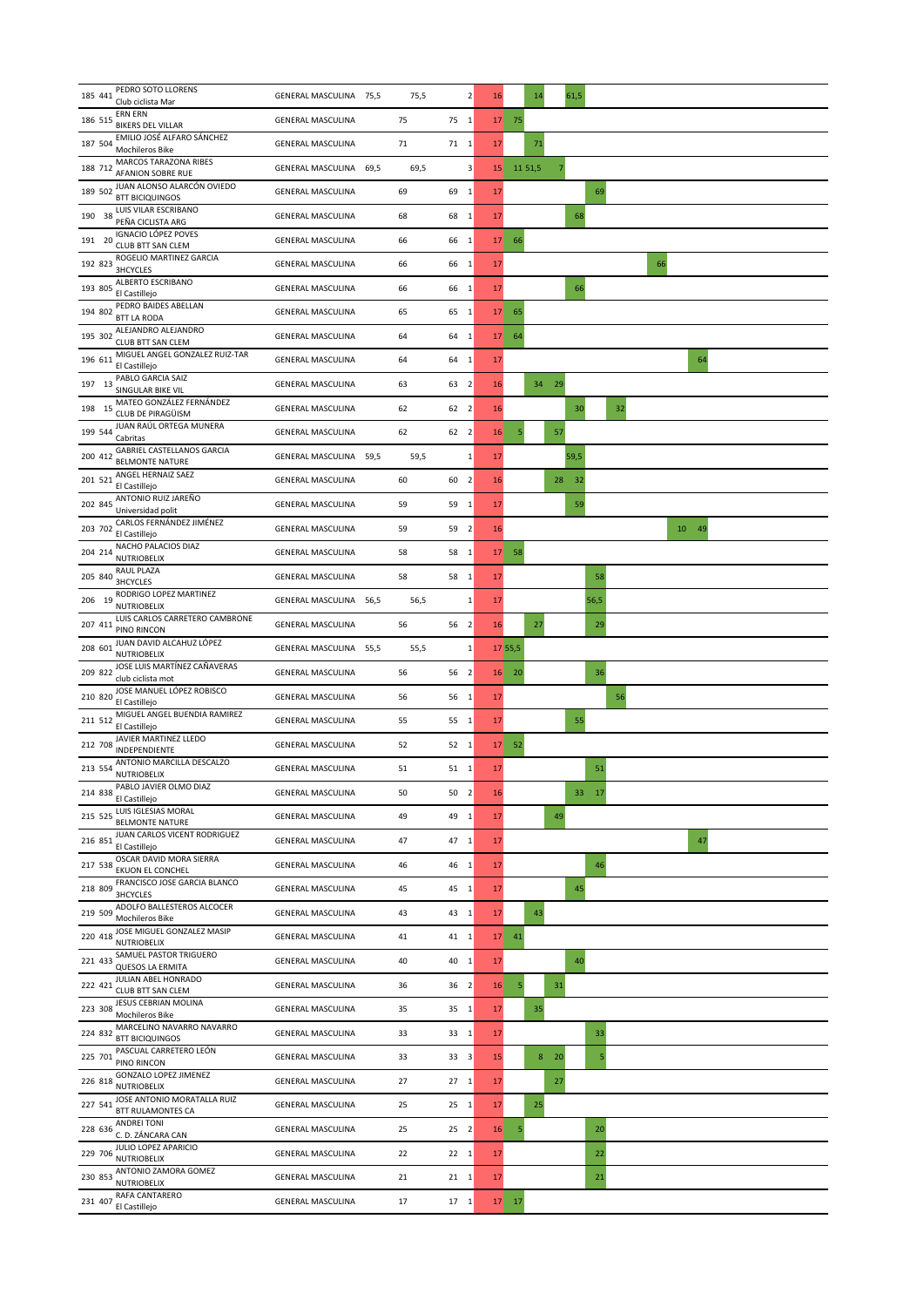| MIGUEL ANGEL LARA BONILLO<br>232 615<br>PEÑA LAS DOS RUED         | <b>GENERAL MASCULINA</b> | 16        | 16 1           | 17 | 16     |
|-------------------------------------------------------------------|--------------------------|-----------|----------------|----|--------|
| ALONSO MARTÍNEZ FERNÁNDEZ<br>233 23<br><b>3HCYCLES</b>            | <b>GENERAL MASCULINA</b> | 10        | $10\quad 1$    | 17 | 10     |
| AURELIO MORCILLO DENIA<br>234 830<br>PEÑA LAS DOS RUED            | <b>GENERAL MASCULINA</b> | 10        | $10\quad 1$    | 17 | $10\,$ |
| JOSE JULIAN GABALDON LERMA<br>235 808<br><b>NUTRIOBELIX</b>       | <b>GENERAL MASCULINA</b> | 5         | 5 <sub>1</sub> | 17 | 5      |
| JAVIER MARTINEZ GENTO<br>236 209<br>SINGULAR BIKE VIL             | <b>GENERAL MASCULINA</b> | $\pmb{0}$ | $0\quad 0$     | 18 |        |
| DARÍO MORENO ORTEGA<br>237 27<br>Alfonso Octavas                  | <b>GENERAL MASCULINA</b> | $\pmb{0}$ | $0\quad 0$     | 18 |        |
| DAVID LEAL MARTINEZ<br>238 41<br>NUTRIOBELIX                      | <b>GENERAL MASCULINA</b> | $\pmb{0}$ | $0\quad 0$     | 18 |        |
| CARLOS CALVO MORALES<br>6<br>239<br>Alfonso Octavas               | <b>GENERAL MASCULINA</b> | $\pmb{0}$ | $0\quad 0$     | 18 |        |
| MARIO ROJO VALENCIA<br>240 31<br>Alfonso Octavas                  | <b>GENERAL MASCULINA</b> | $\pmb{0}$ | $0\quad 0$     | 18 |        |
| HECTOR SERRANO GARCIA<br>241 35<br>Alfonso Octavas                | <b>GENERAL MASCULINA</b> | $\pmb{0}$ | $0\quad 0$     | 18 |        |
| <b>IKER PALACIOS DIAZ</b><br>242 40<br><b>NUTRIOBELIX</b>         | <b>GENERAL MASCULINA</b> | $\pmb{0}$ | $0\quad 0$     | 18 |        |
| ADRIAN PLAZA JARQUE<br>243<br><b>3HCYCLES</b>                     | <b>GENERAL MASCULINA</b> | $\pmb{0}$ | $0\quad 0$     | 18 |        |
| FRANCISCO JAVIER FERNÁNDEZ GON<br>244 10<br><b>ROBLE BIKE</b>     | <b>GENERAL MASCULINA</b> | $\pmb{0}$ | $0\quad 0$     | 18 |        |
| ENRIQUE GOMEZ CLARAMUNT<br>245 14<br><b>NUTRIOBELIX</b>           | <b>GENERAL MASCULINA</b> | $\pmb{0}$ | $0\quad 0$     | 18 |        |
| JAVIER IZQUIERDO PARDO<br>246 18<br>CultBikes by Humm             | <b>GENERAL MASCULINA</b> | $\pmb{0}$ | $0\quad 0$     | 18 |        |
| DANIEL ALCALDE LOPEZ<br>247 301<br>CD RUJAMAR BIKE T              | <b>GENERAL MASCULINA</b> | $\pmb{0}$ | $0\quad 0$     | 18 |        |
| MOISES MARTÍNEZ GARCÍA<br>248 320<br><b>BTT ESTAMPIDA</b>         | <b>GENERAL MASCULINA</b> | $\pmb{0}$ | $0\quad 0$     | 18 |        |
| IVAN LOPEZ MARTÍNEZ<br>249 317<br>ROMERA BISTRO BIK               | <b>GENERAL MASCULINA</b> | $\pmb{0}$ | $0\quad 0$     | 18 |        |
| DAVID MARCO HERRERA<br>250 319<br><b>BTT ESTAMPIDA</b>            | <b>GENERAL MASCULINA</b> | $\pmb{0}$ | $0\quad 0$     | 18 |        |
| IGNACIO BUENDÍA VALLADOLID<br>251 306<br>ROMERA BISTRO BIK        | <b>GENERAL MASCULINA</b> | $\pmb{0}$ | $0\quad 0$     | 18 |        |
| <b>BASILIO PARDO LOPEZ</b><br>252 432<br><b>BTT ESTAMPIDA</b>     | <b>GENERAL MASCULINA</b> | $\pmb{0}$ | $0\quad 0$     | 18 |        |
| JAVIER RODRIGUEZ MUROS<br>253 437<br>CLUB BTT SAN CLEM            | <b>GENERAL MASCULINA</b> | $\pmb{0}$ | $0\quad 0$     | 18 |        |
| JOSÉ RAMÓN SORIANO JULIA<br>254 440<br>El herrumblar              | <b>GENERAL MASCULINA</b> | $\pmb{0}$ | $0\quad 0$     | 18 |        |
| OSCAR NUÑEZ CHUMILLAS<br>255 443<br><b>NUTRIOBELIX</b>            | <b>GENERAL MASCULINA</b> | $\pmb{0}$ | $0\quad 0$     | 18 |        |
| <b>GERMAN AROCA</b><br>256 403<br>BTT RULAMONTES CA               | <b>GENERAL MASCULINA</b> | $\pmb{0}$ | $0\quad 0$     | 18 |        |
| ALBERTO HERRAIZ BERMEJO<br>257 420<br>CDC Cañamares               | <b>GENERAL MASCULINA</b> | 0         | $0\quad 0$     | 18 |        |
| JAVIER AROCA SAHUQUILLO<br>258 404<br><b>BTT RULAMONTES CA</b>    | <b>GENERAL MASCULINA</b> | $\pmb{0}$ | $0\quad 0$     | 18 |        |
| <b>ISRAEL FERNANDEZ RIGERO</b><br>259 516<br><b>3HCYCLES</b>      | <b>GENERAL MASCULINA</b> | $\pmb{0}$ | $0\quad 0$     | 18 |        |
| MARIANO JAIME MARES<br>260 526<br><b>NUTRIOBELIX</b>              | <b>GENERAL MASCULINA</b> | 0         | $0\quad 0$     | 18 |        |
| SERGIO HERRAIZ REGALADO<br>261 523<br><b>TODOBICI CUENCA</b>      | <b>GENERAL MASCULINA</b> | 0         | $0\quad 0$     | 18 |        |
| RAFAEL BONILLA TORRES<br>262 511<br>CD RUJAMAR BIKE T             | <b>GENERAL MASCULINA</b> | 0         | $0\quad 0$     | 18 |        |
| JOSE ADRIAN LOPEZ<br>263 527<br>Club Sendas de Cu                 | <b>GENERAL MASCULINA</b> | 0         | $0\quad 0$     | 18 |        |
| JOSE LUIS MERINO FAJARDO<br>264 553<br><b>NUTRIOBELIX</b>         | <b>GENERAL MASCULINA</b> | $\pmb{0}$ | $0\quad 0$     | 18 |        |
| <b>GABRIEL TIERNO CAMPOS</b><br>265 552<br><b>BELMONTE NATURE</b> | <b>GENERAL MASCULINA</b> | 0         | $0\quad 0$     | 18 |        |
| RUBE NAVARRO LOPEZ<br>266 543<br>CultBikes by Humm                | <b>GENERAL MASCULINA</b> | 0         | $0\quad 0$     | 18 |        |
| ANTONIO MORENO FLORES<br>267 542<br>CultBikes by Humm             | <b>GENERAL MASCULINA</b> | $\pmb{0}$ | $0\quad 0$     | 18 |        |
| SALVADOR MARTIN LERIN<br>268 531<br><b>BELMONTE NATURE</b>        | <b>GENERAL MASCULINA</b> | 0         | $0\quad 0$     | 18 |        |
| FRANCISCO JOSE MARTINEZ MARCO<br>269 533<br>TODOBICI CUENCA       | <b>GENERAL MASCULINA</b> | 0         | $0\quad 0$     | 18 |        |
| PABLO MOLINA CERVERA<br>270 535<br>SEGURTORRALBA-CD               | <b>GENERAL MASCULINA</b> | $\pmb{0}$ | $0\quad 0$     | 18 |        |
| RAMON PEÑALVER LILLO<br>271 625<br>El Castillejo                  | <b>GENERAL MASCULINA</b> | $\pmb{0}$ | $0\quad 0$     | 18 |        |
| GOYO OCHOA VILLENA<br>272 623<br><b>BELMONTE NATURE</b>           | <b>GENERAL MASCULINA</b> | 0         | $0\quad 0$     | 18 |        |
| MIGUEL FERNANDEZ GARCIA<br>273 608<br><b>BTT ESTAMPIDA</b>        | <b>GENERAL MASCULINA</b> | $\pmb{0}$ | $0\quad 0$     | 18 |        |
| CARLOS JAVIER GARRIDO MORENO<br>274 610 NUTRIOBELIX               | <b>GENERAL MASCULINA</b> | $\pmb{0}$ | $0\quad 0$     | 18 |        |
| <b>IGNACIO HERRAIZ REGALADO</b><br>275 612<br>TODOBICI CUENCA     | <b>GENERAL MASCULINA</b> | $\pmb{0}$ | $0\quad 0$     | 18 |        |
| JAIME ENRIQUE LOPEZ MORENO<br>276 616<br><b>NUTRIOBELIX</b>       | <b>GENERAL MASCULINA</b> | $\pmb{0}$ | $0\quad 0$     | 18 |        |
| MANUEL MARTINEZ BAUTISTA<br>277 617<br><b>BELMONTE NATURE</b>     | <b>GENERAL MASCULINA</b> | $\pmb{0}$ | $0\quad 0$     | 18 |        |
| SERAFIN MARTINEZ RAMON<br>278 825<br>PEÑA LAS DOS RUED            | <b>GENERAL MASCULINA</b> | 0         | $0\quad 0$     | 18 |        |